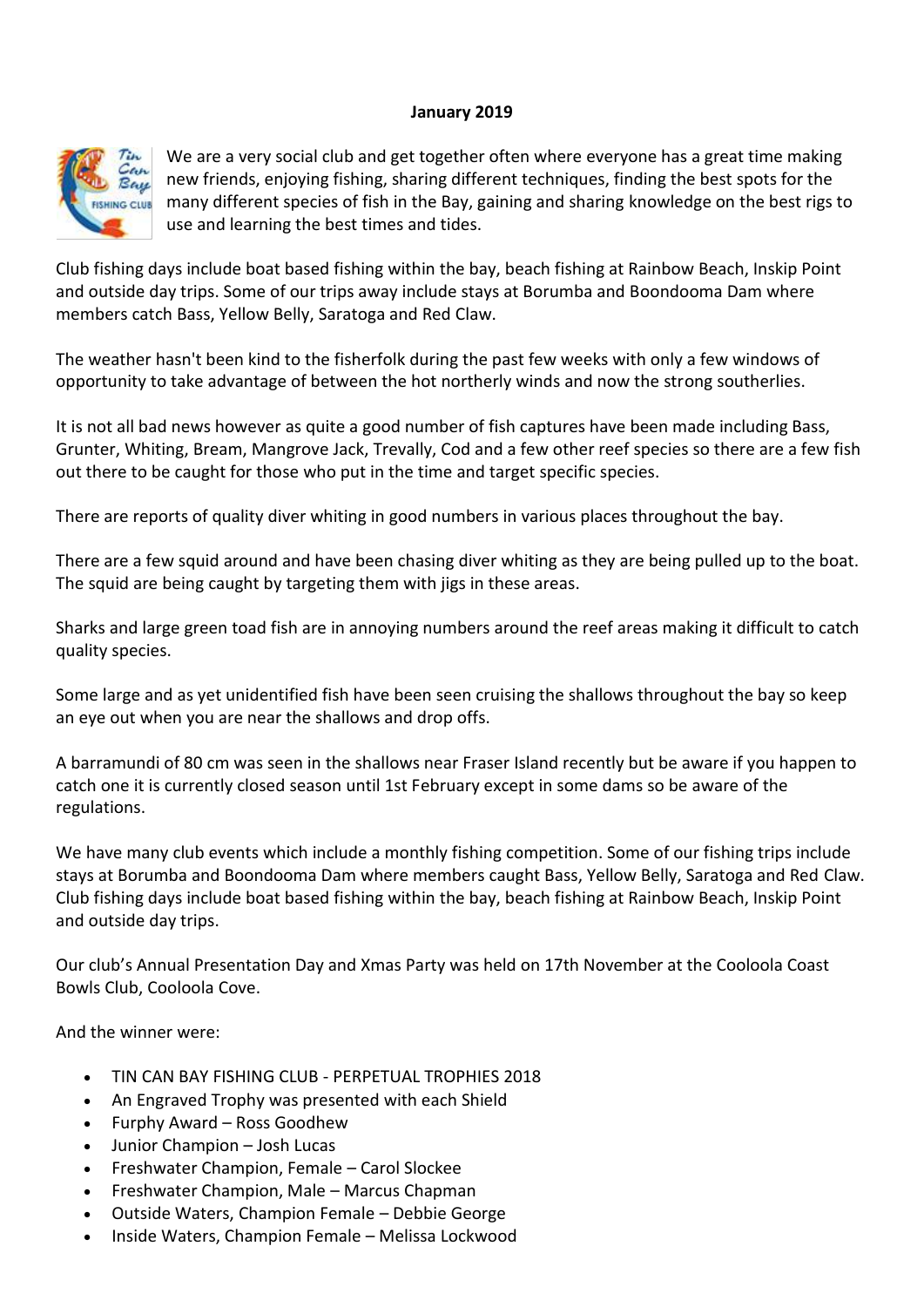- Outside Waters, Champion Male Jim George
- Inside Waters, Champion Male Ron Cox
- $\bullet$  Best 4 Crabs Ron Cox
- NEIL FINNEY MEMORIAL AWARD Larry and Carol Slockee
- GRAHAM LEGGETT MEMORIAL AWARD "Encouragement Award for Juniors" Lachlan Jensen

TIN CAN BAY FISHING CLUB - BIGGEST OF SPECIES AWARDS 2018

An Engraved Trophy was presented to each winner

- Biggest Bream Mark Wotherspoon
- $\bullet$  Biggest Whiting Paul Moorhouse
- Biggest Mangrove Jack Paul Moorhouse
- Biggest Red Emperor Debbie George
- Biggest Snapper Jim George
- Biggest Sweetlip Jim George
- $\bullet$  Biggest Tusk Fish Jim George
- Biggest Trevally Derek Andrews
- Biggest Cod Ron Cox
- $\bullet$  Biggest Slatey Bream Ron Cox
- Biggest Flathead Ron Cox
- Biggest Crab Ron Cox

Members wish to thank the Gympie Regional Council and Mayor Mick Curran, Queensland Government Mr Tony Perrett MP and Federal Member for Wide Bay Mr Llew O'Brien MP plus our Sponsors and the local community for their ongoing support and assistance throughout 2018 and we take this opportunity to wish you all a very Merry Christmas and Safe 2019.

Why not come along and meet some of the members at the Tin Can Bay Markets on the 3rd Saturday of every month or attend a General Bi-Monthly Meeting at 4pm on the 2nd Wednesday of the month at our Club House – 33 Dolphin Ave, Tin Can Bay. BYO Nibbles and Drinks. All Members and Visitors are welcome. Ph: Secretary 0437 242-171.

#### **February 2019**

The Vice President of the Tin Can Bay Fishing Club Ron Cox and club members extended a very big welcome to Mayor Mick Curran and Cr Mark McDonald to the Tin Can Bay Club house.

The Club Vice President Ron Cox thanked Mayor Curran and the Gympie Regional Council for the ongoing support and funding that has been provided to our club by the Facilities Grant programme. Club members also thanked the Mayor and conveyed their appreciation for having received a funding grant of \$2,500.00 from the Gympie Regional Council that was used to provide a concrete driveway and off road parking for persons with a disability. The new apron and driveway will also facilitate wheel chair access to the club building.

Ron Cox also mentioned "that the club members are very actively engaged in supporting our community and other community organisations.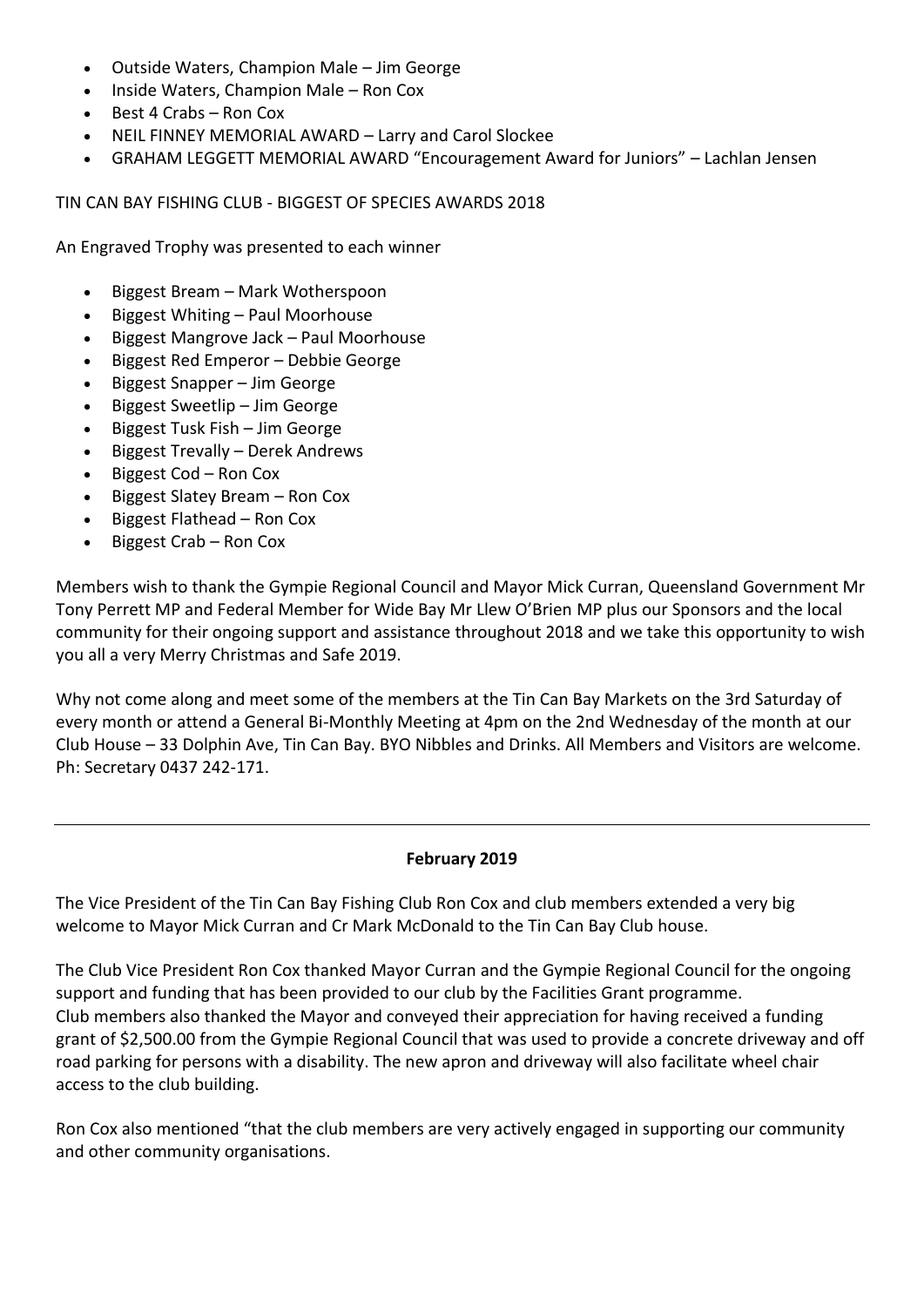The Executive Committee will be co-ordinating the Clean Up Australia Day Event in Tin Can Bay in March and will be also holding two Kids Junior Fishing training days which have been sponsored by Sunfish Queensland and the Gympie Regional Council.

Holding these community events is only made possible by the assistance that we receive from our valued sponsors and once again we thank the Gympie Council for their ongoing support".

Mayor Mick Curran thanked the members for inviting both Mark McDonald and himself to this morning's event. He mentioned that the club was very proactive in supporting a number of local volunteer groups and was held in high regard by the community. He further stated that giving and assisting other community groups is really essential in small communities and the Tin Can Bay Fishing Club excelled in this regard.



All present enjoyed a wonderful morning tea provided by the club's ladies.

*Mayor Mick Curran visits the Tin Can Bay Fishing on 8th February 2019*

#### **March**

## **Club Visit by Mr Llew O'Brien MP Federal Member for Wide Bay**

The President of the Tin Can Bay Fishing Club, Jon Constable and members recently welcomed Mr Llew O'Brien MP and his wife Sharon during a visit to our club at Tin Can Bay.

The President mentioned that since Mr O'Brien was elected to the Australian Parliament in 2016, he has consistently supported our club and his assistance has enabled our club to grow. As a result, the assistance that our club provides to local community and community groups has also increased.

All our facilities, facility improvements and assets have been achieved with the support and assistance of Llew O'Brien and the Federal Government.

Recently, we were successful in the Federal Stronger Communities funding grant that has provided for the installation of a security system and cameras in both our buildings. Our club has also received a funding grant from the Department of Social Services for our community contribution and volunteering services.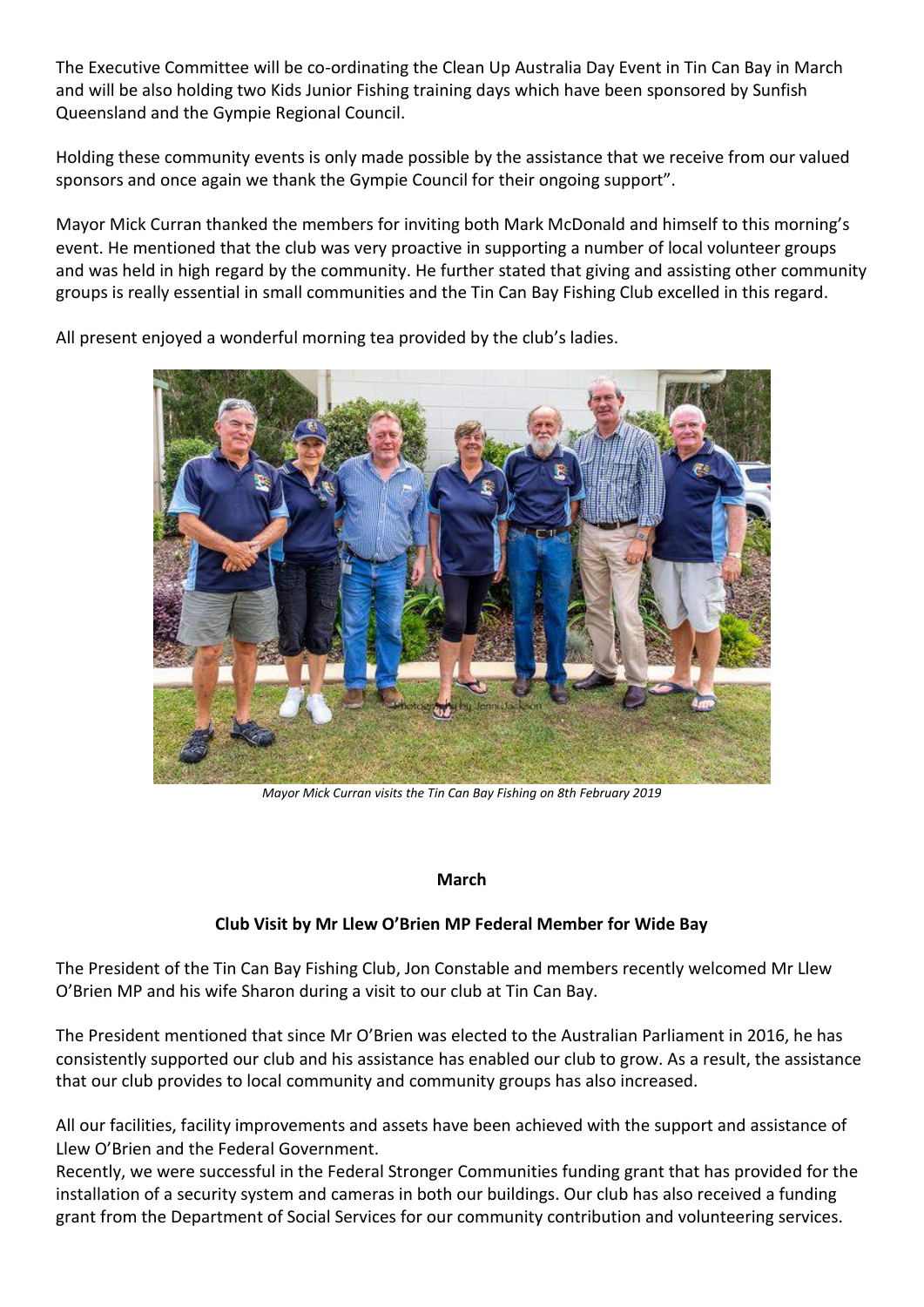Club members, members of the community and the Girl Guides group recently joined in the Clean Up Australia Day event in Tin Can Bay. It was a very successful clean up and all enjoyed the BBQ after the event.

The club is hosting the second Sunfish Junior Fishing Training Day on the 14th April 2019. These are very popular events and cater for 25 juniors at each event. We thank our sponsors, Sunfish Queensland, the Gympie Regional Council and the Chandlery Bait and Tackle at Tin Can Bay for their consistent and ongoing support and Gardiner Fisheries Bait and Tackle of Karoonda St, Rainbow Beach who supplied bait worms for the day. .

Our organisation is a member of the Cooloola Coast Disaster Management Support Group and our facilities and building is used as a co-ordinating and communication base during any local disaster or emergency.

Our group and members readily support other community and volunteer groups including Coastguard, Sailability and the Cooloola Coast Medical Transport Group.

As the Federal Member for Wide Bay, Mr O'Brien has provided commitment and strong representation and achieved results for the community, community groups and volunteer organisations in Wide Bay. He confirmed that a funding grant provided by the Department of Infrastructure, Regional Development and Cities for \$40,000.00 will be provided to the Tin Can Bay Fishing Club to help improve its facilities by purchasing equipment such as generators and extend the club house's utility to the wider community.

Mr O'Brien congratulated the President and his team for their excellent work in making the Club a vibrant piece of the Cooloola Coast's social fabric.

"The Liberal and National Government is committed to supporting local communities to prosper and grow and local infrastructure projects like this are critical if we want to boost economic growth and improve local amenities and facilities" Mr O'Brien said.

The President and club members all thanked Mr O'Brien for his support to all volunteer and community groups in our region.



*Debbie George, New President Jon Constable, Llew O;Brien, Jim George*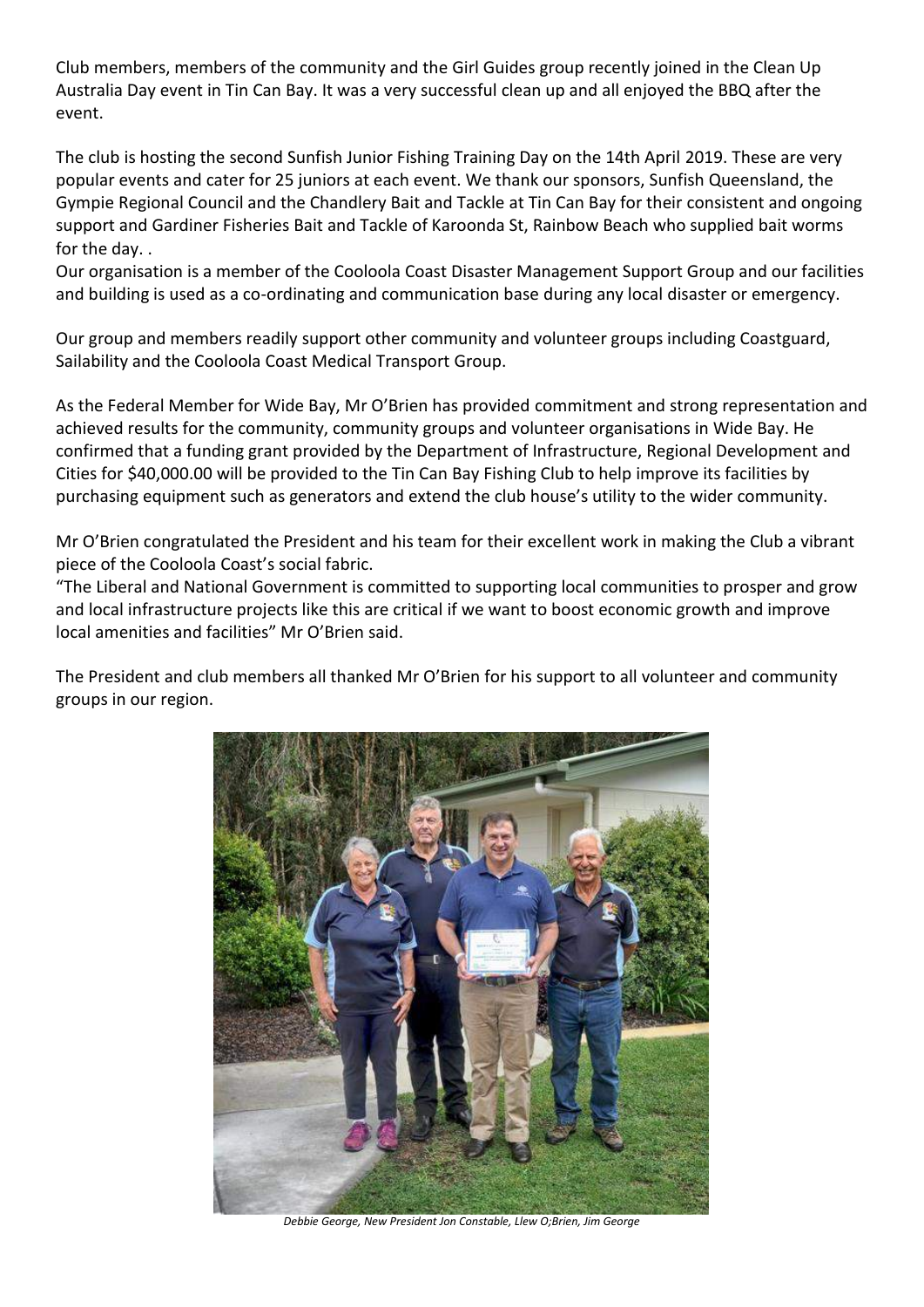What a difference a month can make! The Mangrove Jack that were feeding so aggressively a month ago, during that really hot weather, have become elusive now the weather and water temperatures have begun to cool. The strong winds and less than friendly seas from the cyclone made fishing nearly impossible for more than a week giving an opportunity for a bit of boat and fishing gear maintenance. The Bream, Whiting and Flathead have been a bit hit and miss lately with only occasional decent catches. The Mud Crabs seem to be less active than they were but I guess that you can only catch and eat them once and the last few months has seen exceptionally good catches plus our holiday visitors also made a real hole in their numbers.

There are still a few early season squid around to be caught by those who are putting the time in to find where they are on the day. There have been moderate catches of reef species when the tide and wind allow fishing on the ledges and reefs. Quite a few Nannygai are being taken on the inside reefs lately but be aware of the legal sizes and bag limits. Large schools of good size Tuna have been seen actively feeding on the bait fish around the Inskip and Big Mick areas, this activity should increase as the weather cools. There seems to be increasing numbers of turtles not only in the deeper channels but also in the creeks so please be on the lookout while traveling as they can be difficult to see particularly if the water is a bit choppy.

Clean Up Australia Day: Thanks to all those who donated their time an energy to this activity and especially the Tin Can Bay Guides who joined with us this year and also enthusiastically participated in the free Sausage Sizzle at Norman Point when we finished. Well done girls.

Sunfish Kids Fishing Day: The 1st day on Sunday 31st March was booked out but at the time this was being written we still have a few spaces on the last one – Sunday April 14th.

The TCB Fishing Club's objectives include teaching our juniors how to fish, to have fun and to enjoy recreational fishing. We hold two Sunfish Kids Fishing Days each year and accommodate up to 25 juniors between 7-15 years of age at each of these events. These events are sponsored by Sunfish Queensland and run by qualified Sunfish Instructors from within the club and with assistance provided by TCB Fishing Club Blue Card Holder members.

These Days are provided at no cost to the participants and they are taught how to tie knots, rig a rod, baiting and casting and then fishing the tidal area at Norman Point. In addition to this, they are presented with a new rod and reel, a tackle box, and a Certificate of Attendance plus water, morning tea and a hearty BBQ lunch. Registration is essential as places are limited and at least one responsible adult is required to accompany their child throughout the entire activity.

Full details and Nomination Forms can be obtained by contacting the Secretary via email at [tcbfishingclub@bigpond.com](mailto:tcbfishingclub@bigpond.com) Nomination Forms must be completed and returned prior to the nomination being accepted.

Next General Meeting will be held at 4 pm on Wednesday 17th April at our Club House, 33 Dolphin Ave, Tin Can Bay. Contact the Secretary on M: 0437 242-171.

#### **April**

## **Tin Can Bay Fishing Club Honours Local MP**

Local MP and member for Gympie Mr Tony Perrett accompanied by his wife Michelle was recently invited to attend a special morning tea in his honour to show appreciation for his unwavering support of the Tin Can Bay Fishing Club over many years.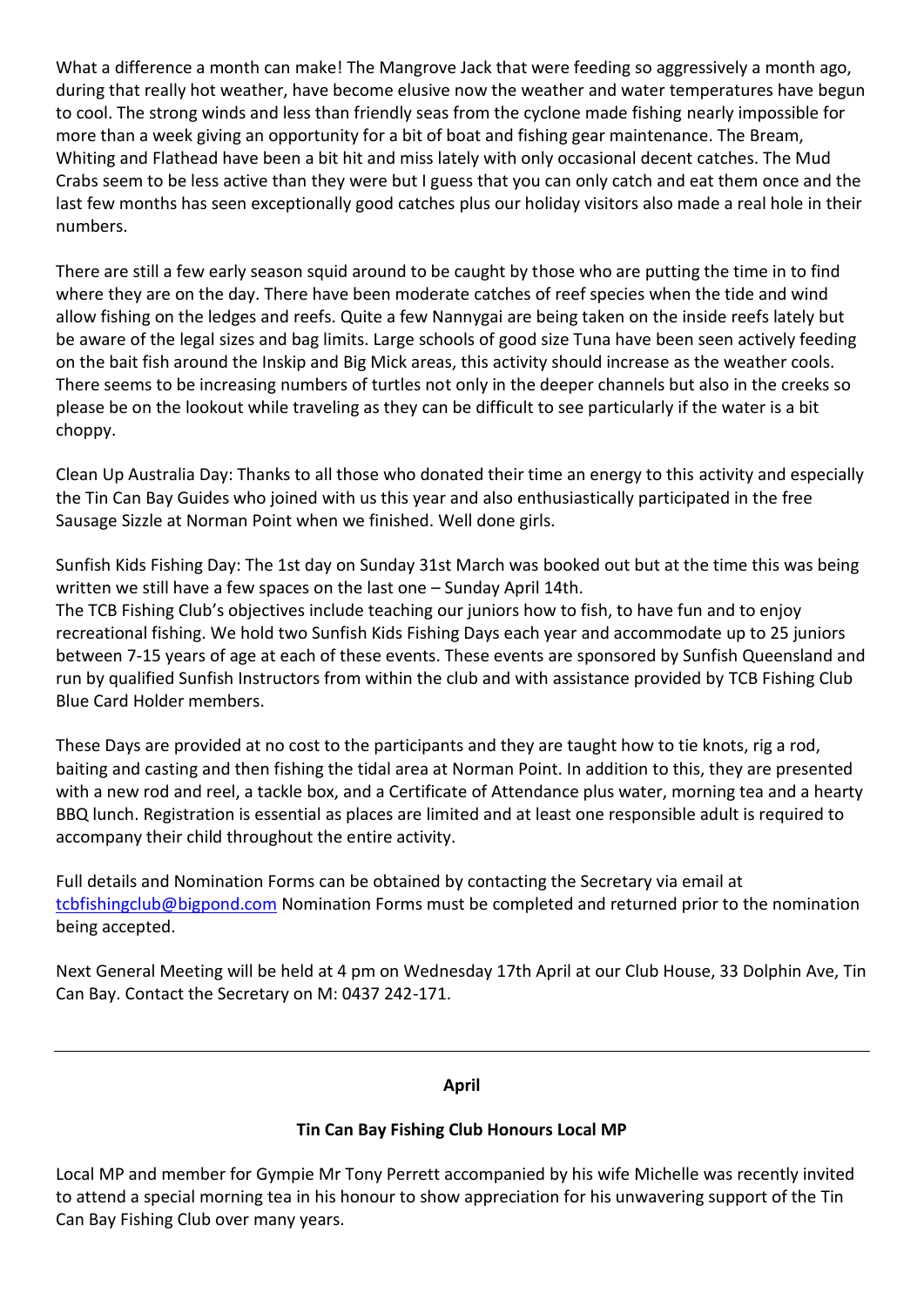The event was held at the clubs premises and was well attended by members. New president Mr Jon Constable opened the proceedings by welcoming Mr Perrett.

Jon then invited all members and guests present to join him in putting their hands together to show their appreciation to Mr Perrett. Jon went on to say "Tony I would like to present to you, on behalf of the members of our club and our community, this certificate of appreciation, which I trust will convey just how important we consider to be, your representation and your support".



*Local MP, and member for Gympie, Mr Tony Perrett and his wife Michelle*

## **Sunfish Junior Fishing Days 2019**

The Tin Can Bay Fishing Club hosted 2 Sunfish Junior Fishing Days recently at Norman Point, Tin Can Bay.

The first event was held on Sunday 31st March 2019 and 19 Kids participated in the event. The second event was held on Sunday 14th April 2019 and 25 Kids aged from 7-15 years participated in the event. The Club's 2 Sunfish qualified Level 3 Instructors were Desmond Quince and Derek Andrews who were assisted by 25 Club members at both events.

The events were held at Norman Point, Tin Can Bay and training commenced at 8am and finished at 1.30pm.

The juniors were taught knot tying, rigging a rod, casting and fishing and were guided and assisted by club members throughout the day.

A complimentary morning tea with refreshments, sandwiches, fruit, cakes and drinks were provided to the juniors and their parents. At lunch time, all present enjoyed a great BBQ lunch that was followed by fruit, watermelon slices and drinks which were provided to all juniors and their parents.

All juniors enjoyed the day and were keen to learn and become proficient in the various stages of training with the assistance provided by the instructors and members.

On completion of the training, each Junior received a Certificate of Participation, a new Rod and Reel, a Tackle Box and a \$10.00 voucher from the Chandlery Bait and Tackle Tin Can Bay.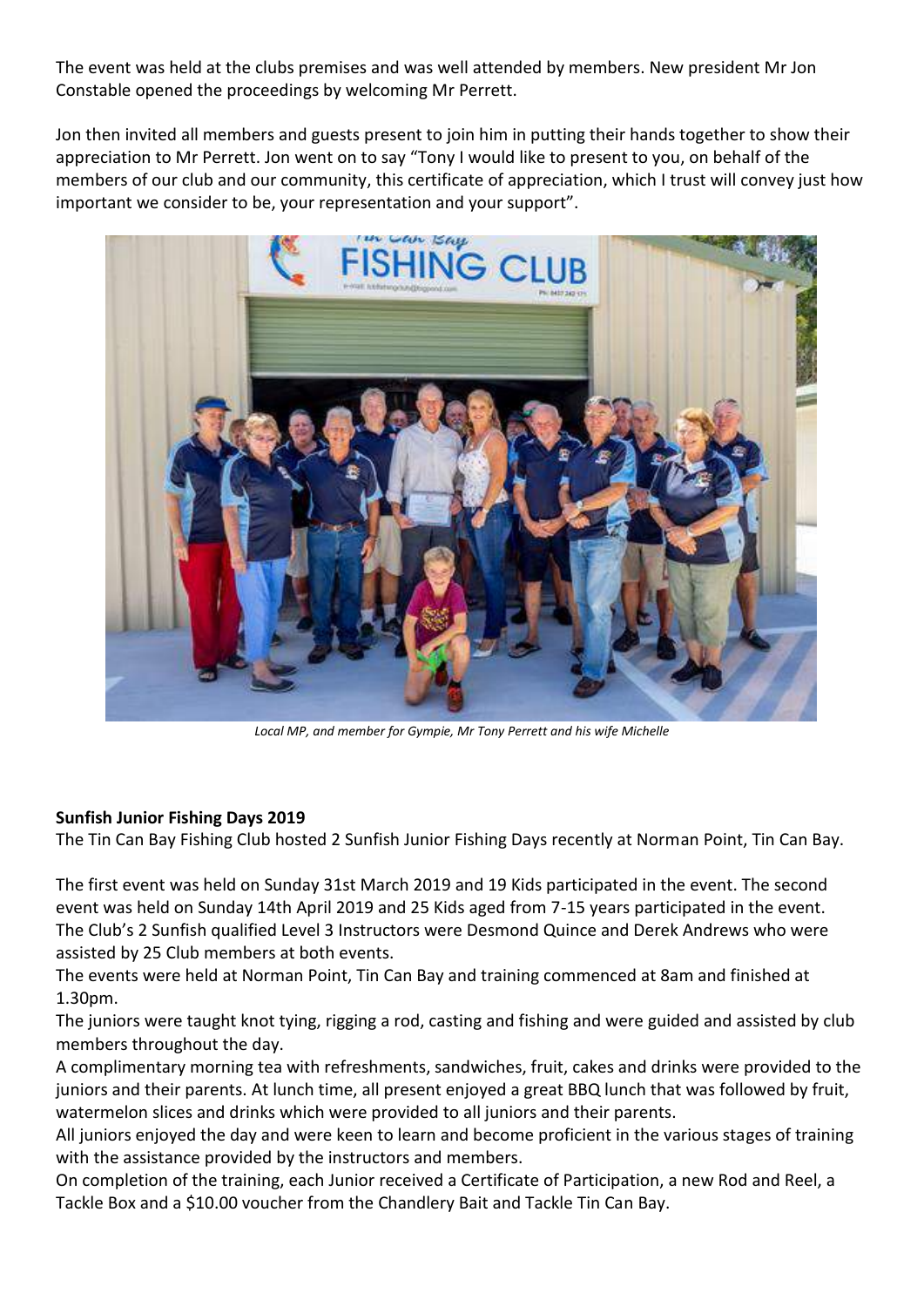The club has received many compliments from parents thanking Sunfish Queensland and the Tin Can Bay Fishing Club for the support, assistance and training provided to the juniors which made the event a wonderful and enjoyable experience.

The Tin Can Bay Fishing Club Executive Committee and members extend their appreciation and thanks to all our sponsors of the Kids Fishing days including Sunfish Queensland, the Gympie Regional Council, the Chandlery Bait and Tackle Tin Can Bay, and Gardiner Bait and Tackle at Rainbow Beach.



#### **April**

## **FISHING REPORT**

As the weather is now transitioning from summer to winter the predominant summer fish species are becoming less common and hopefully the winter species will come on the chew. Bream and tailor and some say flathead should become more prevalent on the beaches and in the estuaries.

Although squid have been caught in good numbers they are not widespread at the moment and the small patches of them have to be located.

There are still a few quality Mangrove Jack, Summer Whiting and reef species being caught by the persistent anglers. Whenever there is a bit of fish catching activity on the reefy areas the underwater telegraph soon invites the large green Toad Fish and Shark tax men to the party for what seems more than their share. There are also a few School Mackerel and Tuna in the Inskip to The Bluff area. A large Queenfish was recently caught at Inskip and may be it wasn't a loner so keep an eye out for the bait fish patches and the pelagic fish might not be far away. There are a few quality mud crabs being caught and a few sand crabs have been potted recently.

Anyway let's blame the election on the fish being a bit apprehensive as who gets into power may determine the future fate of many of their numbers!!!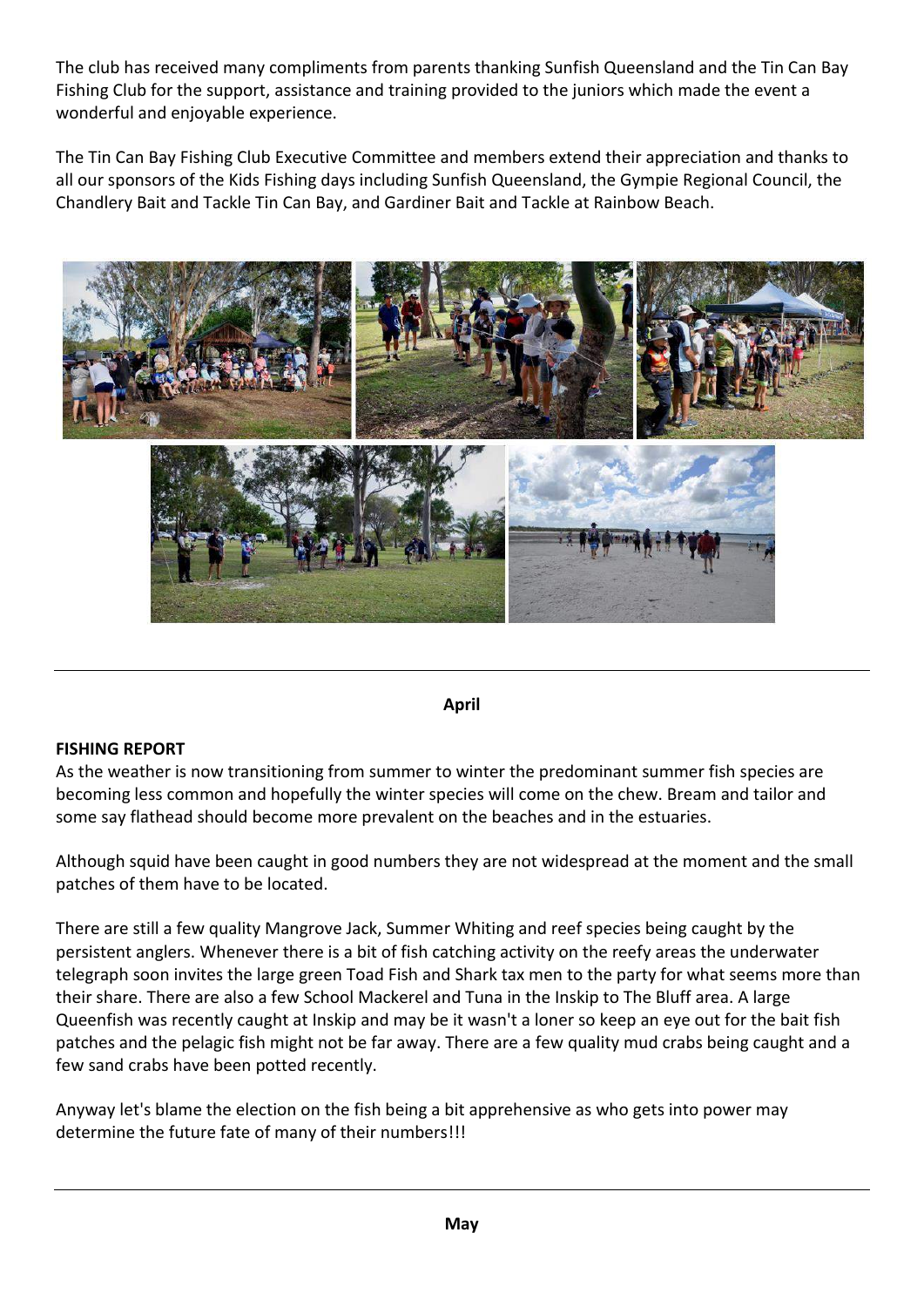Llew O'Brien MP, Federal Member for Wide Bay accompanied by Chief of Staff Simon Kelly recently visited the Tin Can Bay Fishing Club.

President of the Tin Can Bay Fishing Club, Jon Constable together with club members extended a very warm and friendly welcome to Mr Llew O'Brien.

The President thanked Mr Llew O'Brien for his support and the assistance provided by the Federal Government to our organisation and too many other volunteer and not for profit groups in our region.

Mr O'Brien presented the President with a Certificate from the Federal Government and congratulated the club members for a successful outcome in a funding application that was submitted to the Department of Social Services.

The funding received from the Federal Government was \$3,190.00 and will assist the club with facility improvements.



*Image 1: Llew O'Brian with John Constable Image 2: Llew O'Brien with: Jim George, Des Quince, Marylyn Smith, Milton Richter, Gretel Grabowski, Ernie Moore, Debbie George, Rod Andrews, Lyn, Llew O'Brien, Jon Constable, Gary Ogden, Mark Wotherspoon and Russel Love.*

It doesn't happen very often in the quite community of Tin Can Bay but unfortunately every now and then we hear of petty crime. This was true recently when young Seth Shaw and a few of his school mates decided to go fishing in the bay. They left a few of their belongings in what they felt was a safe place and proceeded to their fishing spot. "When I get back a little while later" tells Seth "I found that someone had gone through my bag and stolen some of my things including my tackle box". "They had even eaten his lunch"

But thanks to the generosity of Tin Can Bay Fishing Club members Jim George, John Fields and new president Jon Constable and owners of The Chandlery Tin Can Bay Chris and Emma Rippon young Seth is able to continue his passion for fishing. The fishing club members donated a new Shimano reel along with many other items, Emma from the Chandlery was on hand to present the teen with a brand new tackle box filled with loads of goodies including gift cards, hat and lures to name a few.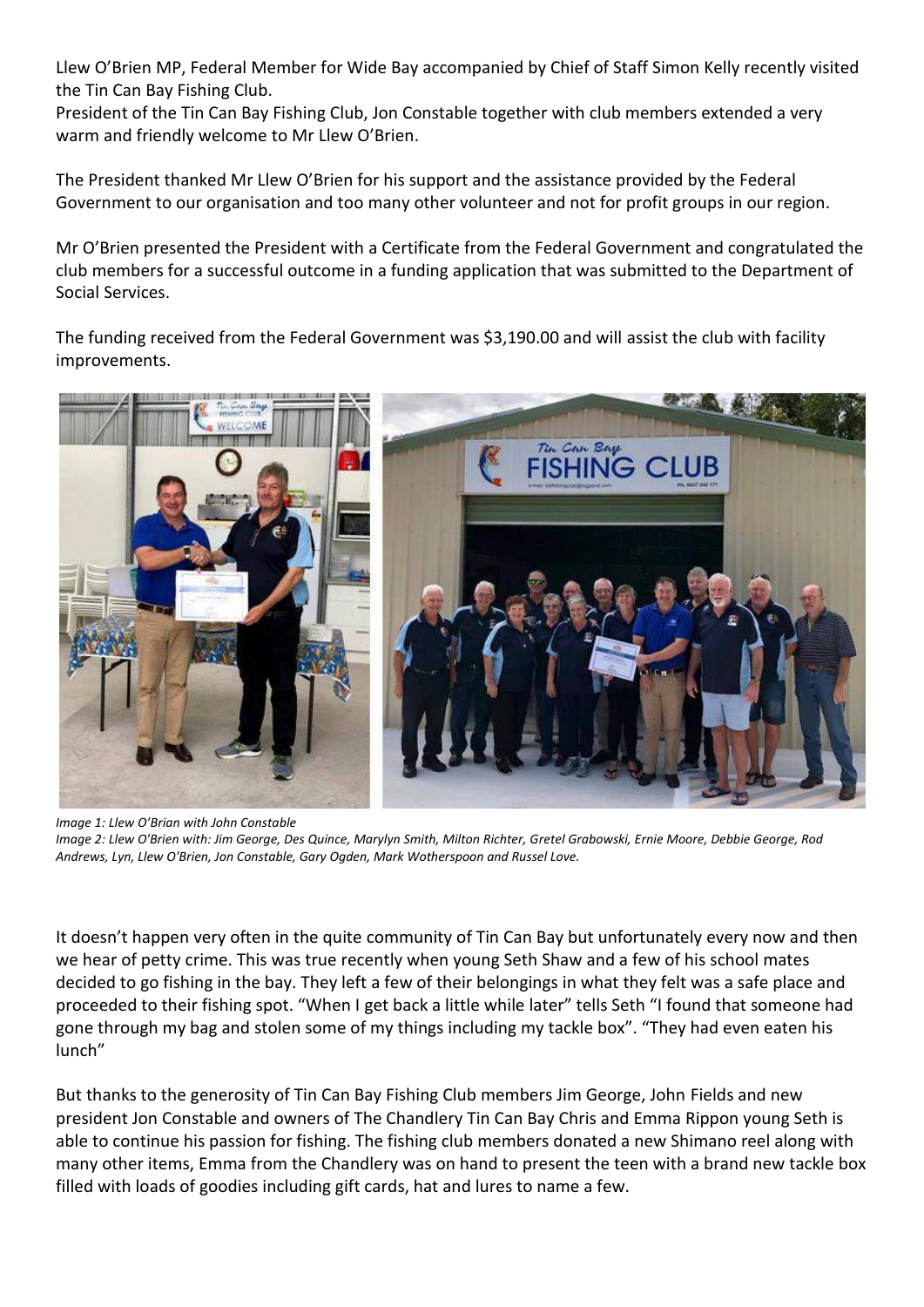



*Seth's Presentation*

#### **June 2019**

With the shortest day of the year approaching, we expect the winter species should be active and on the chew. Club members are looking forward to a few trips outside during the winter months with Keely Rose Fishing Charters with an opportunity to enjoy the experience and the fun.

There have been reports of bream being around in the bay in good numbers particularly around the dawn and dusk hours with most fish being only around the legal size with the odd one of a better quality. Bream are partial to the humble yabby and a few quality summer whiting have been a much welcomed bycatch while fishing for bream. Maybe the better quality bream could be caught at night on flesh baits or mullet or chicken gut.

Squid are being caught in good numbers and seem to be fairly wide spread throughout the bay. If you look closely when a squid is hooked and nearing the surface there are quite often others following it up and can also be caught if you are quick enough to unhook and get the jig back in the water. That's if you can see through the squid ink on your sunnies.

There have been a few quality golden trevally caught recently and the odd average tailor as well. School mackerel have been around in large numbers in some areas but mostly undersized so be aware of how to identify them and what the legal size is. If in doubt ask Mr GOOGLE .

A few flathead have been caught recently, mainly on soft plastics so try on the tops of the sand banks on the high tide or at the run off gutters at the last of the run out tide. The reefs in the bay have been a bit quiet lately with only the occasional quality fish amongst the tiddlers and toad fish. Winter whiting have been caught in good numbers and quality by those who know where and when to go so give them a try using some of that fresh squid cut in small strips put on a long shank hook.

There are a few sand crabs being caught at the moment and the occasional mud crab as well so it may be worth putting the pots in.

New members are very welcome and for enquiries, please [Contact Us](index.php?option=com_contact&view=contact&id=1&catid=9) for more information.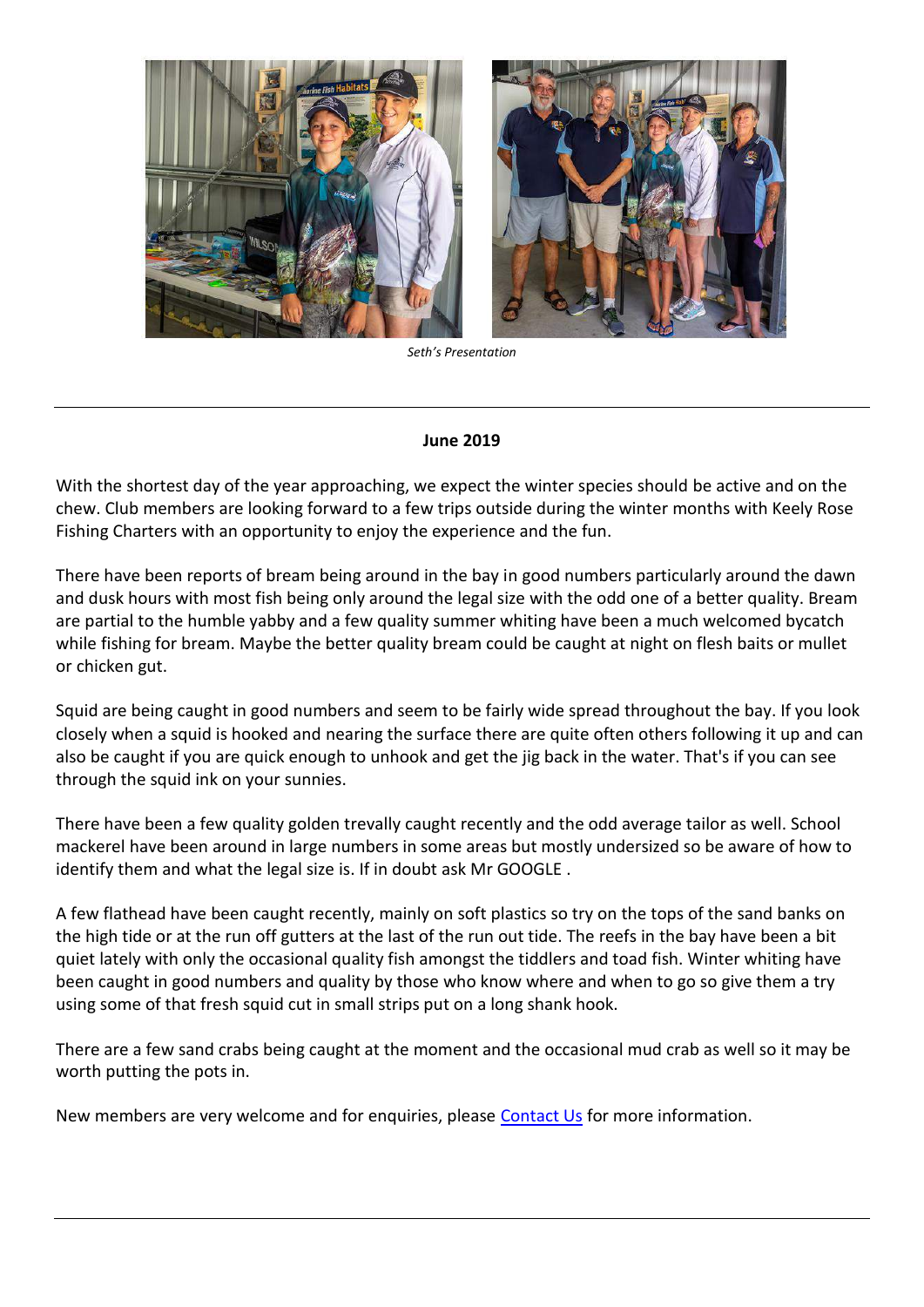Members of the Tin Can Bay Fishing Club recently enjoyed a day's fishing offshore with Keely Rose Fishing Charters. The weather conditions were excellent and members were looking forward to catching a few nice fish. For many, this is their favourite time of year for fishing the Cooloola Coast.

The recent showery and windy weather has curtailed fishing activities lately but when the opportunity arises to get out on the water there are a number of piscatorial species to be had.

There have been reports of bream being around in the bay in good numbers particularly around the dawn and dusk hours with most fish being only around the

legal size with the odd one of a better quality. It is interesting to note that most of the bream including the ones just over legal size are heavily in roe at the moment and may be preparing to spawn around the full moon period so let's hope most of them are able to complete their reproductive cycle without too much interference.

Squid are being caught in good numbers and seem to be fairly wide spread throughout the bay. The predominant breed of squid which is caught here is believed to have a life cycle of less than a year and and this info and video footage of the life cycle of squid can be found on the web showing that they can be prolific breeders.

Cuttlefish and the occasional tiger squid which can grow to a fairly large size are caught while traditional squid fishing. The large tiger squid can occasionally be seen up in the shallows but are easy to spook and difficult to catch, some info is available on the net about tiger squid fishing in Moreton Bay so also should work here.

Cleaning squid and cuttlefish can be a dirty job and one way to minimize the ink problem is to remove the wings from the squid put the squid in a small mesh scaler bag and tow them behind the boat for about five minutes and this gets rid of most ink.

There have been a few quality golden trevally and queen fish caught recently on trolled lures and cast hard body lures and various soft plastics so keep an eye out for bait fish activity which could attract the predators and target these areas.

A few flathead have been caught recently, mainly on soft plastics so try on the tops of the sand banks on the high tide or at the run off gutters at the last of the run out tide. As the water is fairly clear at the moment it may be a good idea to motor around slowly in the shallows to find where the various fish types may be feeding and keep an eye out for those large tiger squid. There have been a few quality summer whiting caught recently with the biggest measuring over 41 cm .These fish can be caught on yabbies or worms up in the shallows on high tides and at night time around the full moon high tides so brave the cool weather and go and bend a rod .

Enjoy the season, enjoy fishing our waters and be ever mindful of sustainability of our fish stocks. For membership enquiries see our Membership page [see our Membership page here.](index.php?option=com_content&view=article&id=5:membership&catid=8:general)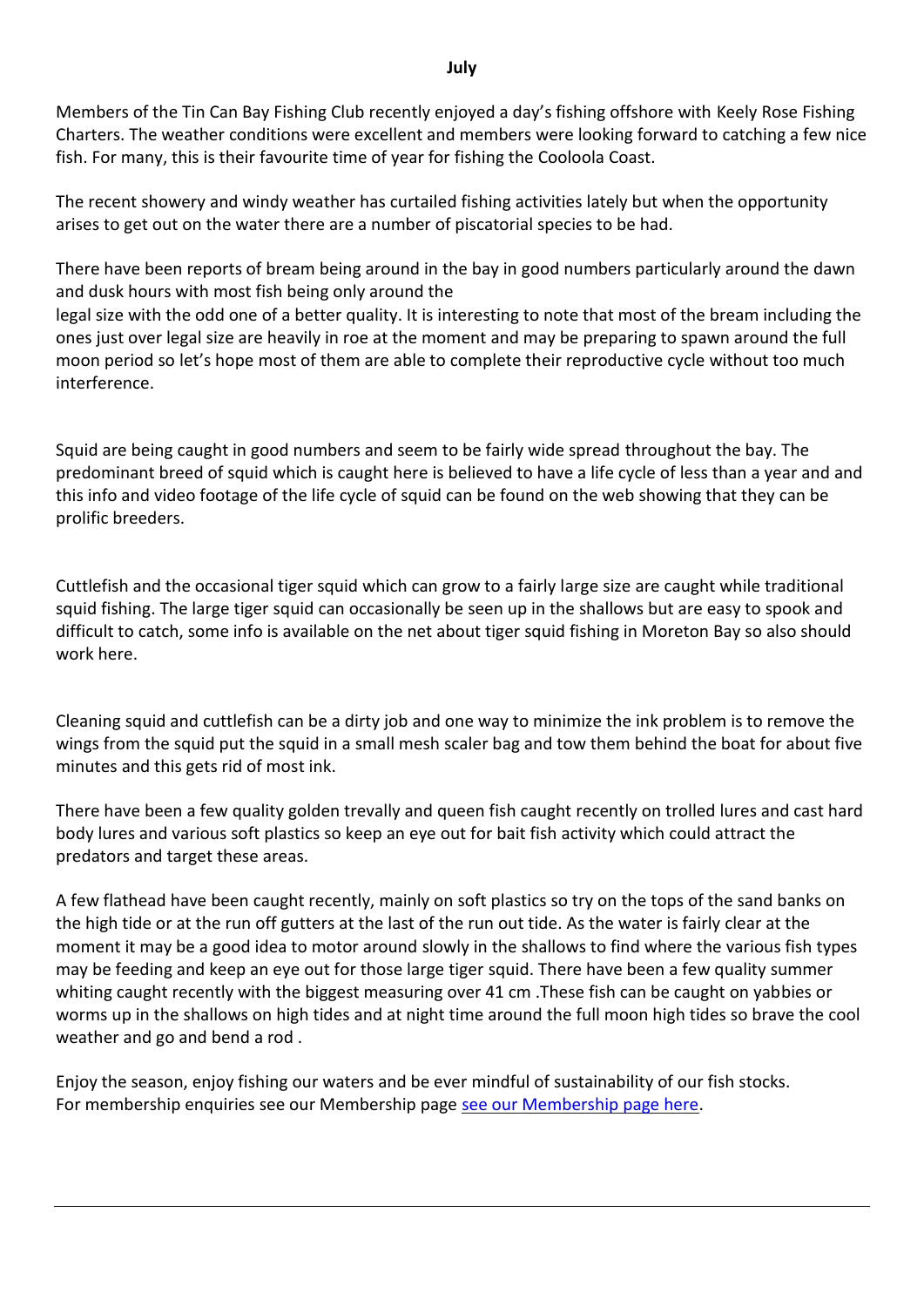Traditionally during the winter months, reef fish in the bay have been fairly quiet with only the occasional quality fish including a cod of over

13 kg being caught. There have been reports of just under size snapper being caught on the ledges and reef areas so be aware of the size and bag limits.

Squid are still being caught in good numbers and seem to be widespread throughout the bay. The average size seems to be increasing possibly because they are reaching the peak of their life cycle. Large green toad fish have been crunching a few squid jigs lately so make sure you have a few spares of your favourite colour with you.

There have been reports of bream being caught in the bay and on the beach with a few quality fish amongst them and are a worthwhile target species particularly around the full moon period around dusk and dawn if you are willing to brave the cold. A few quality summer whiting have been caught in the shallows on the rising to high tide recently by those targeting them with yabbies. With both patience and persistence both whiting and bream can be caught in the shallows on small surface and minnow type lures so ask the local tackle store for advice on specific types of lures.

The recent weather event with cold blustery winds that swept across southern states and into south Queensland has somewhat curtailed fishing activities lately for all but the most avid anglers but when the opportunity arises to get out on the water there have been a few quality fish landed.

There have been a few queen fish caught recently on trolled lures and cast hard body lures and surface lures so keep an eye out for bait fish activity which could attract the predators and target these areas. Flathead have been a bit elusive lately with only a few being caught on soft plastics. Their prints have been seen on the exposed sand banks when the tide is out so maybe they are feeding in the shallows on the night time high tides so they could be worth targeting on the early morning high tide before they go off the sand banks to wherever they hide in the daytime.

A few Tailor and a couple of jewfish have been caught off the beach recently so that could be worth a try on the dusk high tides.

In summary there are a few fish of different species around and the only way to catch them is to have a line in the water so give it a try when time and tide permit and the rewards may come.

# **October 2019**

Club members and visitors recently enjoyed an outing with Keely Rose Fishing Charters in the waters East of Fraser Island and Double Island Point. All enjoyed a great day out and fish caught included Sweetlip, Parrot, Moses Perch, Trevally, Cobia and one of our visitors landed a prized Coral Trout. We thank the Keely Rose crew, Edd and Harry for looking after everyone on the day out.

An early bout of warm spring weather has resulted in some good catches of Giant and Golden Trevally in the Tin Can Bay Inlet and the surrounding waters from Snapper Creek to Inskip Point.

During October, good numbers of Tailor and Dart have appeared along Inskip Point and off Fraser Island and best results have been obtained using Pilchards, Metal Lures and Squid.

In the TCB Inlet and inside waters, there have been some nice sized whiting caught near the banks around Alligator and Kauri Creek and the best results have been obtained using live beach worms and yabbies.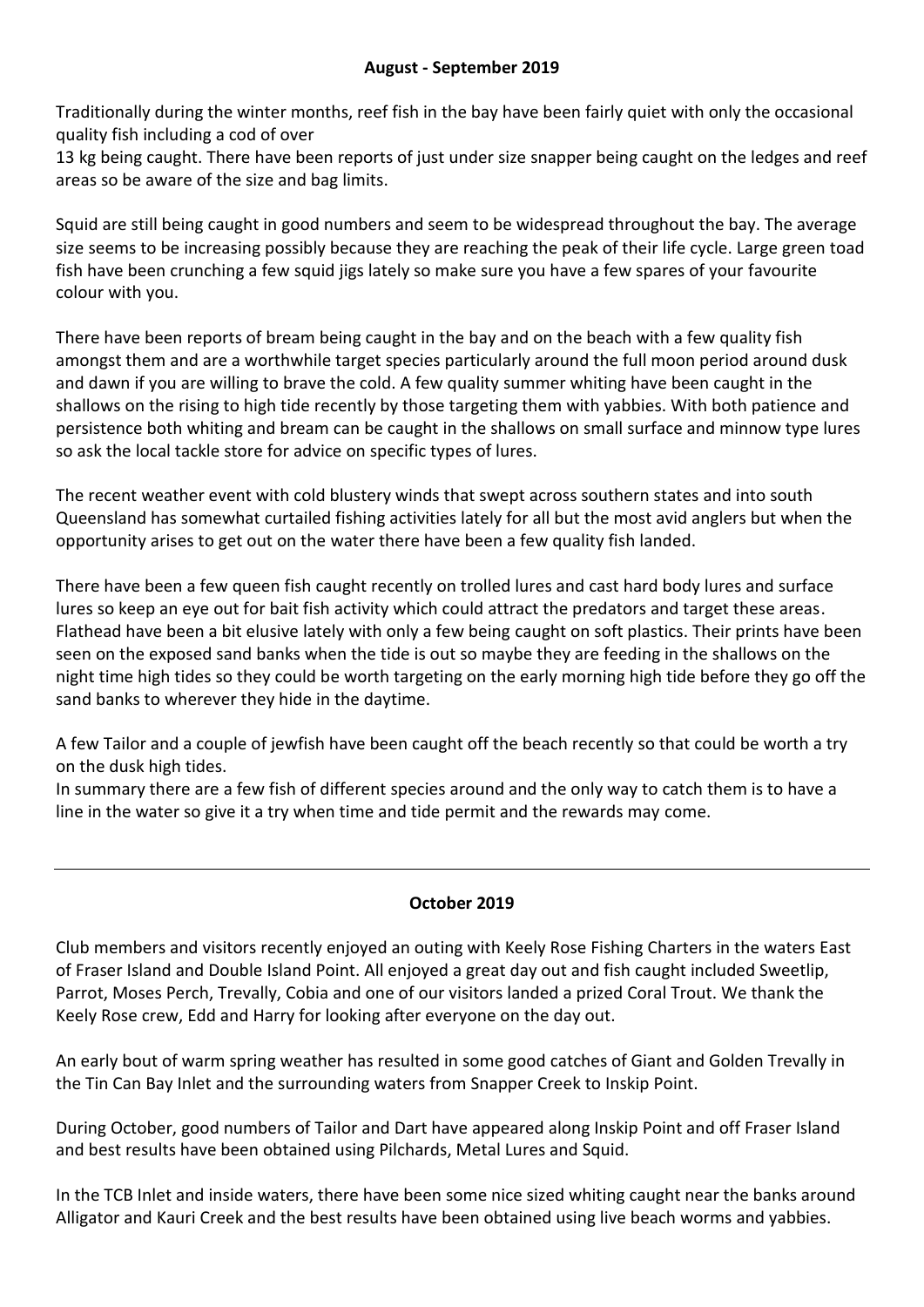There have also been some good quality Flathead and Tailor caught using pilchards with gang hooks near Carlo Point and Kauri Creek.

Mangrove Jack and large Slatey Bream are also being landed and the best results have been obtained using live baits and casting against structure in the creeks and around the mangroves.

An information and Club social day was recently held at the Clubhouse during which members received information on best rigs and baits to use in the inside waters. There were 41 members present who enjoyed the fun and the chance to win some great raffle prizes. The Club would like to thank Emma and Chris from the Tin Can Bay Chandlery for their continued sponsorship and support that they provide to our club and for helping to make the day a very successful and enjoyable one for all present.



*Image 1: Cobia caught on the Keely Rose Charter Image 2: Coral Trout caught on the Keely Rose Charter*

## **November 2019**

The Tin Can Bay Fishing Club Executive Committee and members extended a very big welcome to Mr Llew O'Brien MP during his recent visit to our club.

The occasion was to celebrate a funding grant received from the Australian Government for \$40,000 that will be used to improve and upgrade the Club's building and facilities for its 127 members and will include landscaping and garden improvements.

The funding was made available under the Federal Community Development Grants Programme which is administered by the Department of Infrastructure, Transport, Cities and Regional Development

Club President, Jon Constable thanked Mr Llew O'Brien MP, Member for Wide Bay for the consistent support that he provides to our organisation, as well as assisting our local community and other community volunteer groups. Jon also asked Mr O'Brien to pass on our thanks and appreciation to the Deputy Prime Minister Mr Michael McCormack MP and the Australian Government for the assistance that has been provided to our organisation

The Club's Annual General Meeting was held on Wednesday, 16th October during which the financial report was delivered to members. Club members have elected Jon Constable as President together with the new Executive and Committee for 2019-2020. The club now has 126 members and is enjoying steady growth.

Members have recently reported small numbers of Summer Whiting have been taken at Kauri Creek and in parts of the Tin Can Bay Inlet. Best results have been obtained when fishing the shallows on a rising tide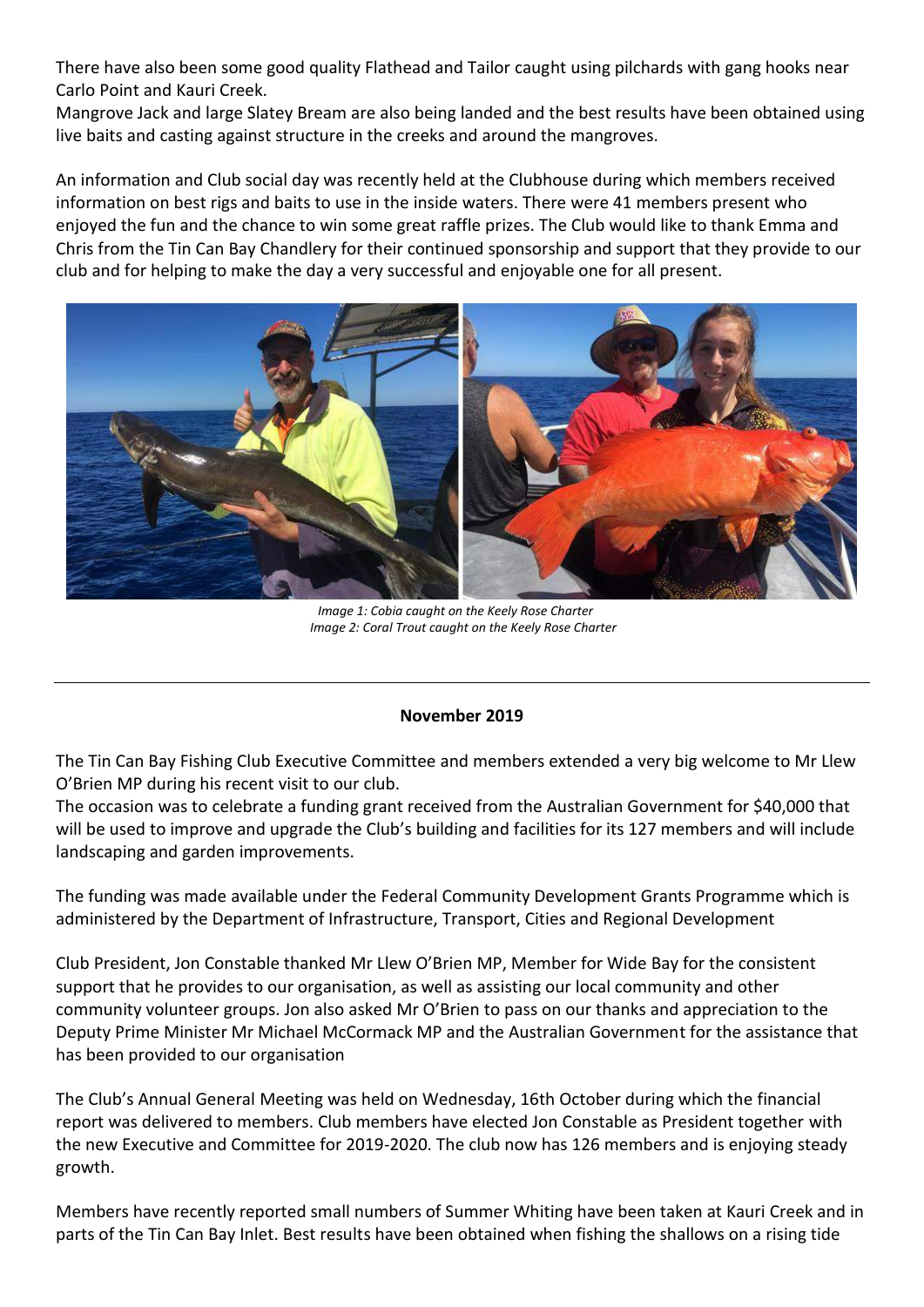and using Yabbies. There have been some good catches of Flathead in the Tin Can Bay Inlet as well as Teebah and Kauri Creek. Fishing early mornings during the runout tide have produced the best results.

The weather has limited the opportunities for beach fishing last month and small catches of Tailor and Whiting have been taken at Inskip Point during the run out. With the weather warming up, Mangrove Jack will be appearing in the Creeks and amongst the Mangroves soon.



*Image 1: Llew O'Brien MP and President Jon Constable during the recent visit. Image 2: Llew O'Brien MP with President Jon Constable and Jim George during recent visit.*

## **December 2019**

It has been a year of great joy and of heart-wrenching sadness, of that there is no doubt, but through it all we have stuck together like family. It is however important to remember that all the benefits that we as a Club enjoy are realised through the volunteering efforts of everyday people. They give of their valuable time and resources so that you our Members and the Community at large can enjoy a better more fulfilling life.

The Club held our Annual Awards Presentation Day and Christmas Party at the Tin Can Bay Country Club on Saturday November 30th and all 65 attendees had a very enjoyable afternoon.

A big thank you to all who set up the decorations and put nibblies on the tables. Thank you to Lyn Minchell, our photographer for the day, who has made photos available to anyone who wishes a copy. The photos are also posted on our Facebook page. Ron Cox ably handled the Presentation Ceremony, while adding a little colour to the day with his anecdotes and stories. Last but by no means least; to those who toiled in their home kitchens, making a veritable smorgasbord of unimaginably wonderful desserts.

Our Special Thanks for their attendance and ongoing support goes to Mayor Mick Curran and his wife Sue plus Councillor Mark McDonald and Tony and Dianne Heiduk and to our many Supporters and Sponsors who assisted with prizes on the day, namely Chandlery Bait & Tackle Tin Can Bay, Harvey Norman Gympie, BCF Gympie, Cooloola Mitre 10, Bunnings Gympie and Woolworths Cooloola Cove.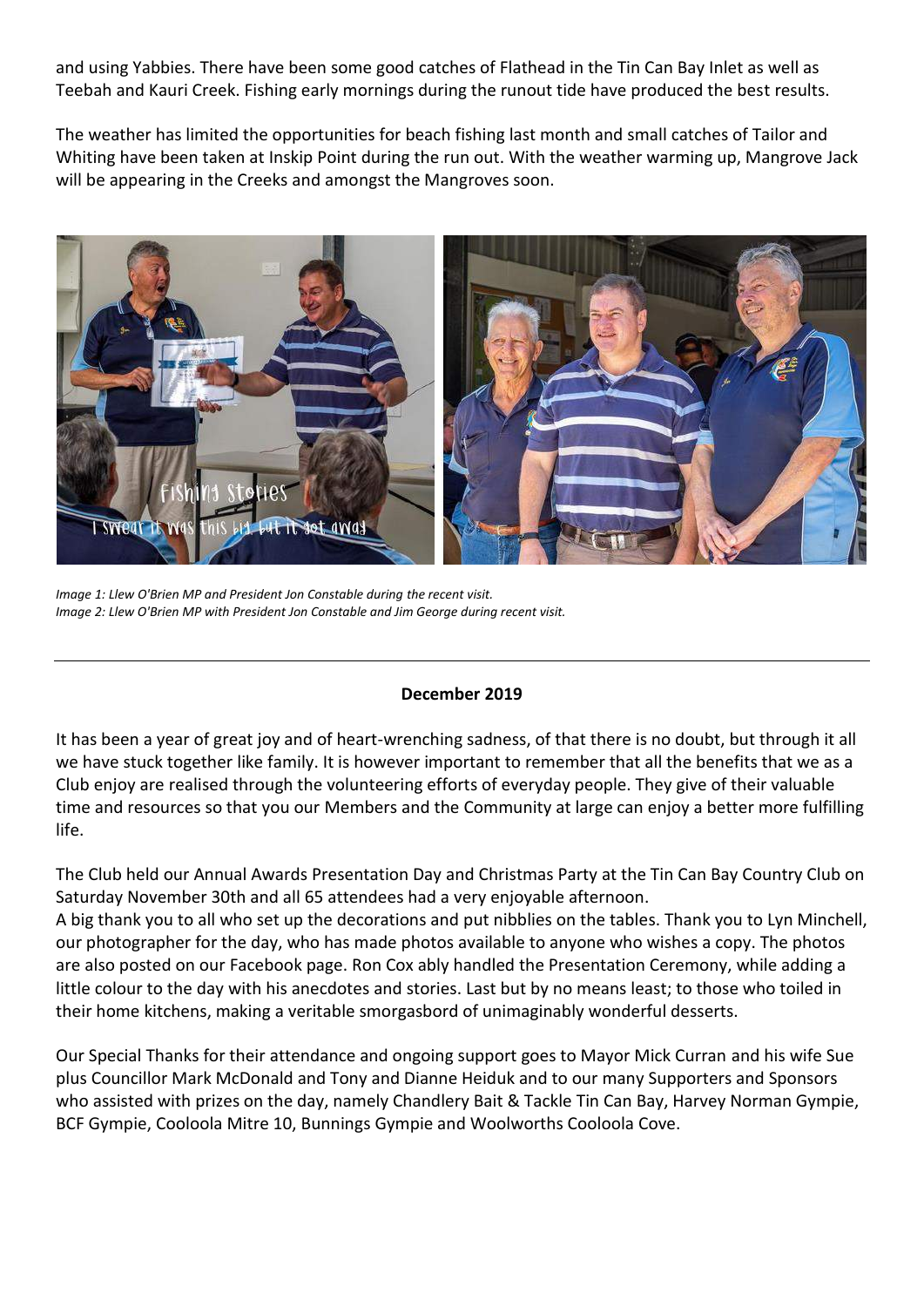Congratulations to all the winners on their well-deserved awards: see the list of recipients below.

## **TIN CAN BAY FISHING CLUB - PERPETUAL TROPHIES 2019**

- A Certificate and redeemable Voucher was presented with each Shield
- Freshwater Champion, Female: Carol Slockee
- Freshwater Champion, Male: Marcus Chapman
- Outside Waters, Champion Female: Lyn Minchell
- Outside Waters, Champion Male: Ron Cox
- Inside Waters, Champion Female: Carol Punch
- Inside Waters, Champion Male: Ron Cox
- Best 4 Crabs: Marquis Chapman
- NEIL FINNEY MEMORIAL AWARD: Marilyn Smith
- GRAHAM LEGGETT MEMORIAL AWARD "Encouragement Award for Juniors": Seth Shaw and Zac Shaw
- Furphy Award: `Garry (Chook) Ogden

## **TIN CAN BAY FISHING CLUB - BIGGEST OF SPECIES AWARDS 2019**

A Certificate and redeemable Voucher was presented to each winner

- Biggest Bream: Mark Wotherspoon
- Biggest Whiting: Tony Punch
- Biggest Mangrove Jack: Shane Slockee
- Biggest Red Emperor: Lyn Minchell
- Biggest Snapper: Ron Cox
- Biggest Sweetlip (Grass) Ron Cox
- Biggest Tusk Fish: Derek Andrews
- Biggest Trevally: Ron Cox
- Biggest Nannygai Derek Andrews
- Biggest Cod: Ron Cox
- Biggest Slatey Bream: Jon Constable
- Biggest Flathead: Derek Andrews
- Biggest Crab: Marquis Chapman

The hot northerly winds have made life a bit uncomfortable recently but those who have braved the weather and gone out fishing early in the mornings or on dusk have been rewarded with good catches of quality mangrove jack. Fishing the incoming tide seems to be getting the best results using flesh or live baits. There have been a few Grunter caught recently and the numbers seem to be increasing and their places of capture seem to be widespread indicating that the numbers in the local area are greater than they have been in recent years. Grunter can be caught on various baits and one of their favourite snacks is large peeled green prawns plus lure fishing with a variety of soft plastics can be rewarding.

The reef areas and the ledges have been producing reasonable numbers of quality fish including Grass Sweetlip, Nannygai, Slatey bream and Tusk fish. Fishing these areas on the neap tides seems to be more successful giving more time to find the fish in the time of slack water between the periods of tidal run. The grey overcoats have been taxing a few and there are a few leopard sharks being a bit of a pest but good to have a look at as well as testing your gear.

Whiting and flathead seem to have become elusive lately but it could be that other species are been targeted while the opportunity is there. There have been a few mud crabs caught recently but they are a bit hit and miss.